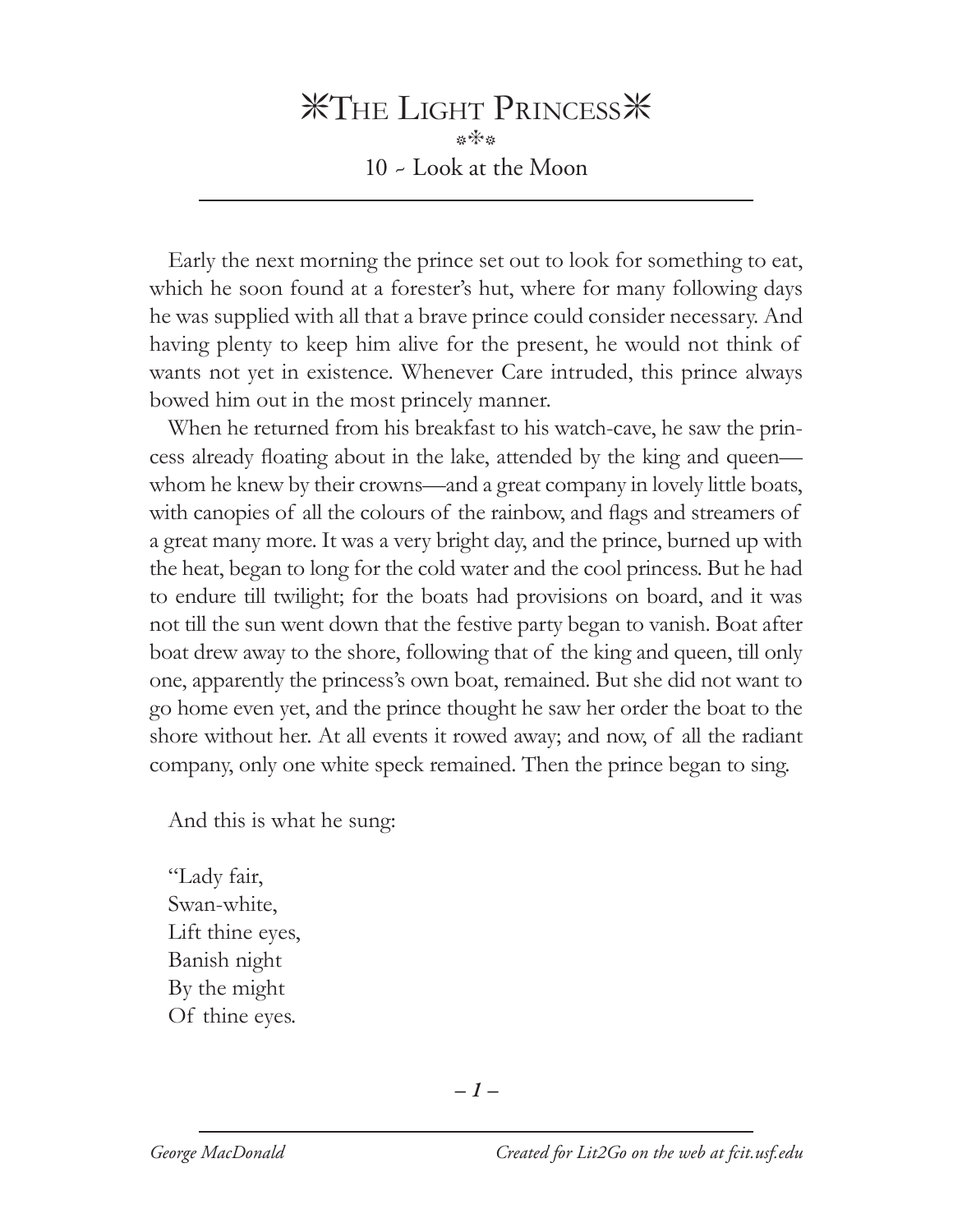"Snowy arms, Oars of snow, Oar her hither, Plashing low. Soft and slow, Oar her hither.

"Stream behind her O'er the lake, Radiant whiteness! In her wake Following, following, for her sake, Radiant whiteness!

"Cling about her, Waters blue; Part not from her, But renew Cold and true Kisses round her.

"Lap me round, Waters sad That have left her Make me glad, For ye had Kissed her ere ye left her."

Before he had finished his song, the princess was just under the place where he sat, and looking up to find him. Her ears had led her truly. "Would you like a fall, princess?" said the prince, looking down. "Ah, there you are! Yes, if you please, prince," said the princess, looking up. "How do you know I am a prince, princess?" said the prince.

*– –*